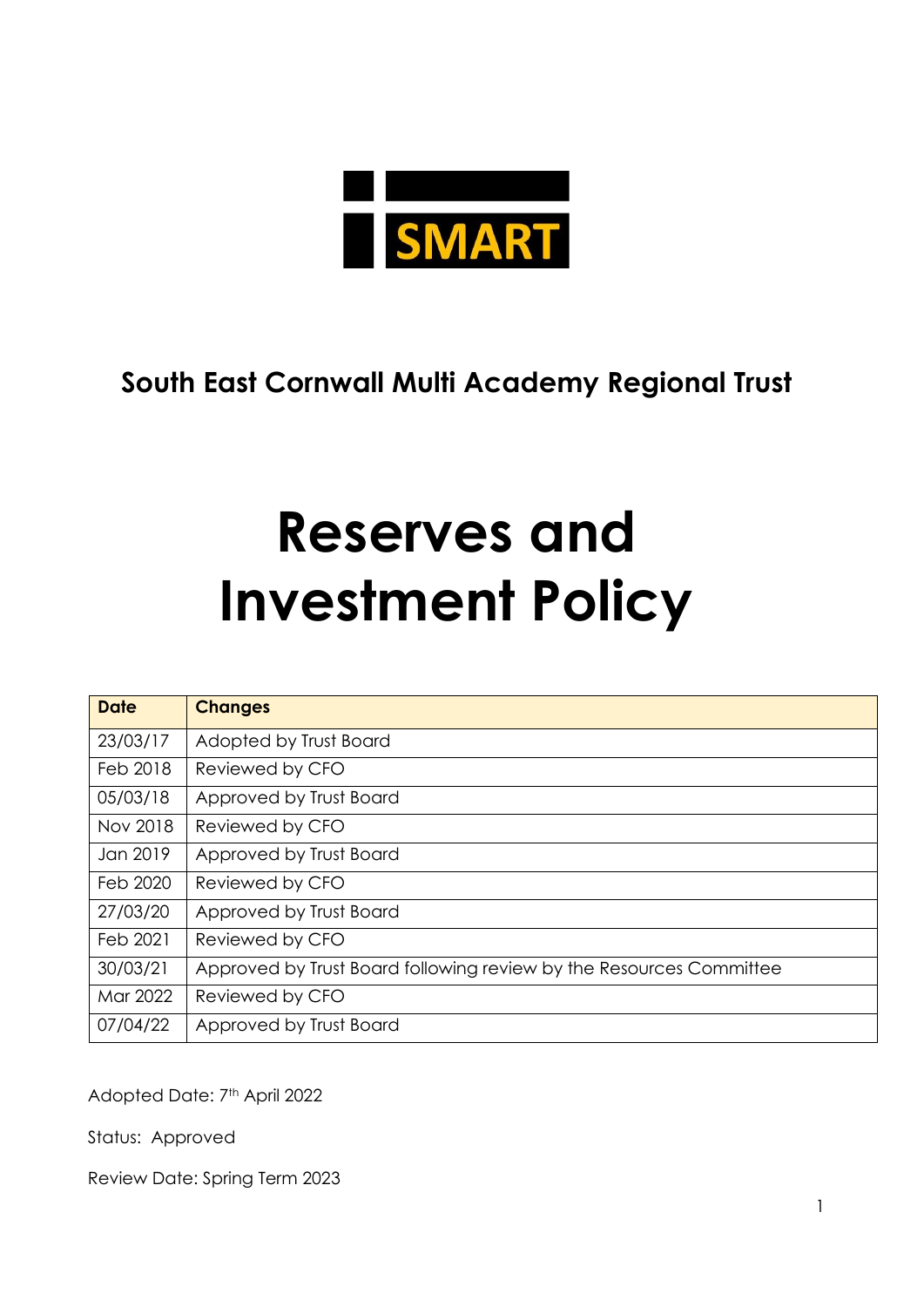# **Contents**

| Purpose                  | 3              |
|--------------------------|----------------|
| <b>Definitions</b>       | 3              |
| Introduction             |                |
| Level of Reserves        | $\overline{4}$ |
| <b>Investment Policy</b> |                |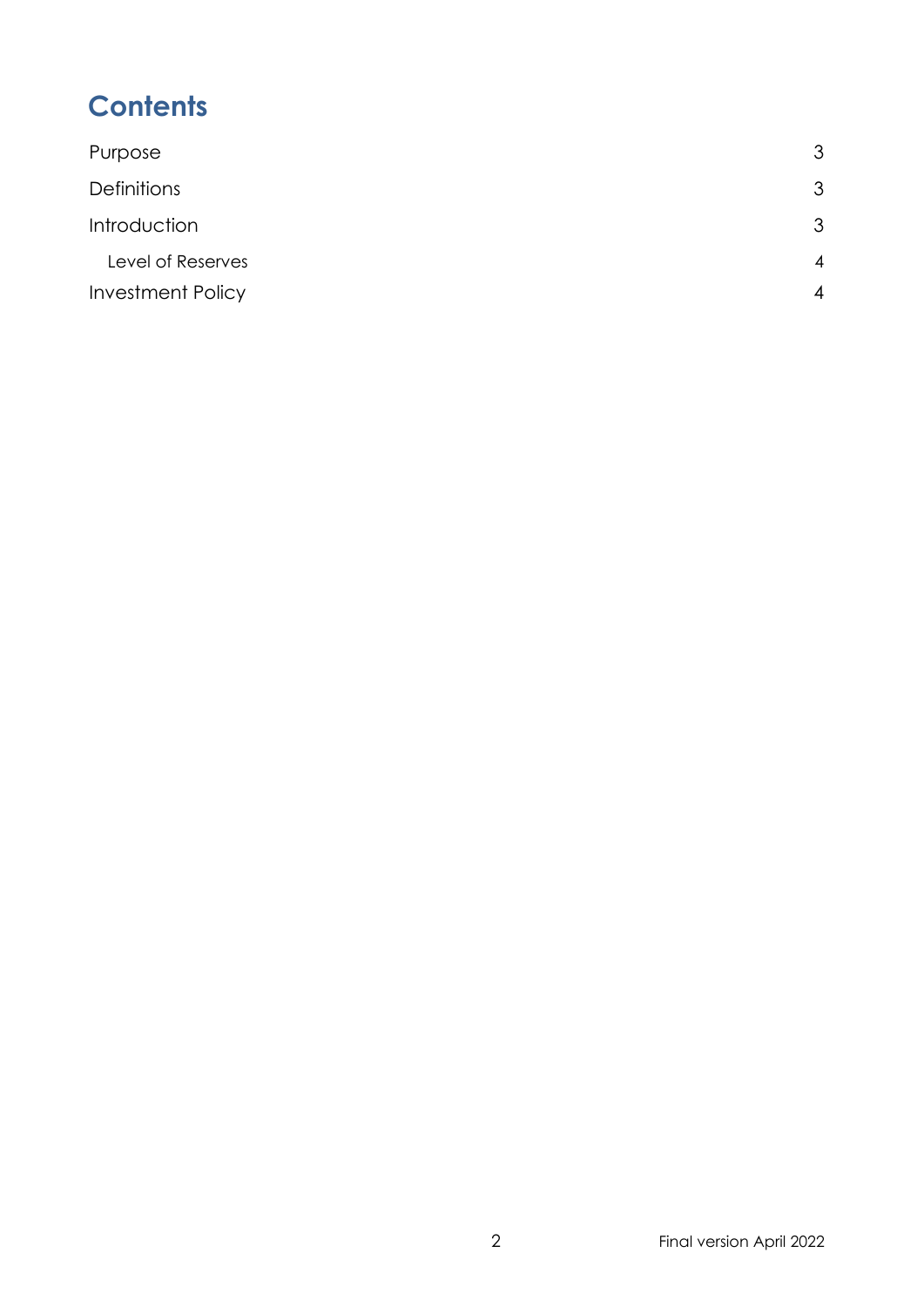### <span id="page-2-0"></span>**Purpose**

The policy of the Trust is to carry forward a prudent level of reserves designed to enable capital investment and maintenance, to fund development planning and to be prepared for any other unforeseen contingencies. This policy is subject to any constraints about the level of reserves that may be set by the appropriate government organisations.

# <span id="page-2-1"></span>**Definitions**

#### *Restricted Funds Reserves*

This part of the Trust's reserves is represented by the main income for the Trust which is any carry forward at year end of General Annual Grant (GAG), other grant contributions or donations that are received for a specific project or purpose. These funds are restricted for use according to the funding agreement or instructions from donors and are used for capital and operational purposes.

#### *Unrestricted Funds Reserves*

These are made up of the Trust's activities for generating funds, investment income and other donations which are expendable at the discretion of the Trustees to achieve the objectives of the Trust.

#### *Designated Funds*

These are unrestricted funds that have been allocated by the Trustees for a purpose.

These funds are reviewed regularly and approved by the Trustees; they are obtained by designated funds from the unrestricted funds.

## <span id="page-2-2"></span>**Introduction**

The Trust is required to apply effective financial management policies and ensure that cash is properly controlled. The Trust should hold a level of cash in reserve that most selfmanaging organisations would regard as prudent and no more. The Education and Skills Funding Agency (ESFA) expects Trusts with larger cash balances to have a clear plan as to how they will use them and to be able to demonstrate they have acted accordingly.

There are several constraints placed upon academies in terms of financial management one of which is the inability to borrow funds. This represents a significant risk to the Trust in relation to financial planning and monitoring. One of the ways in which the Trust mitigates this risk is through the effective management of reserves in order to provide alternative temporary funding streams should there be a delay in the receipt of funds, sudden unforeseen increase in expenditure and also to manage the risk and uncertainty of future funding. The Trust may also need to take account of longer term plans such as capital investment, funding maintenance and expansion. Where those costs are considerable the Trust may need to build up reserves in order to do this.